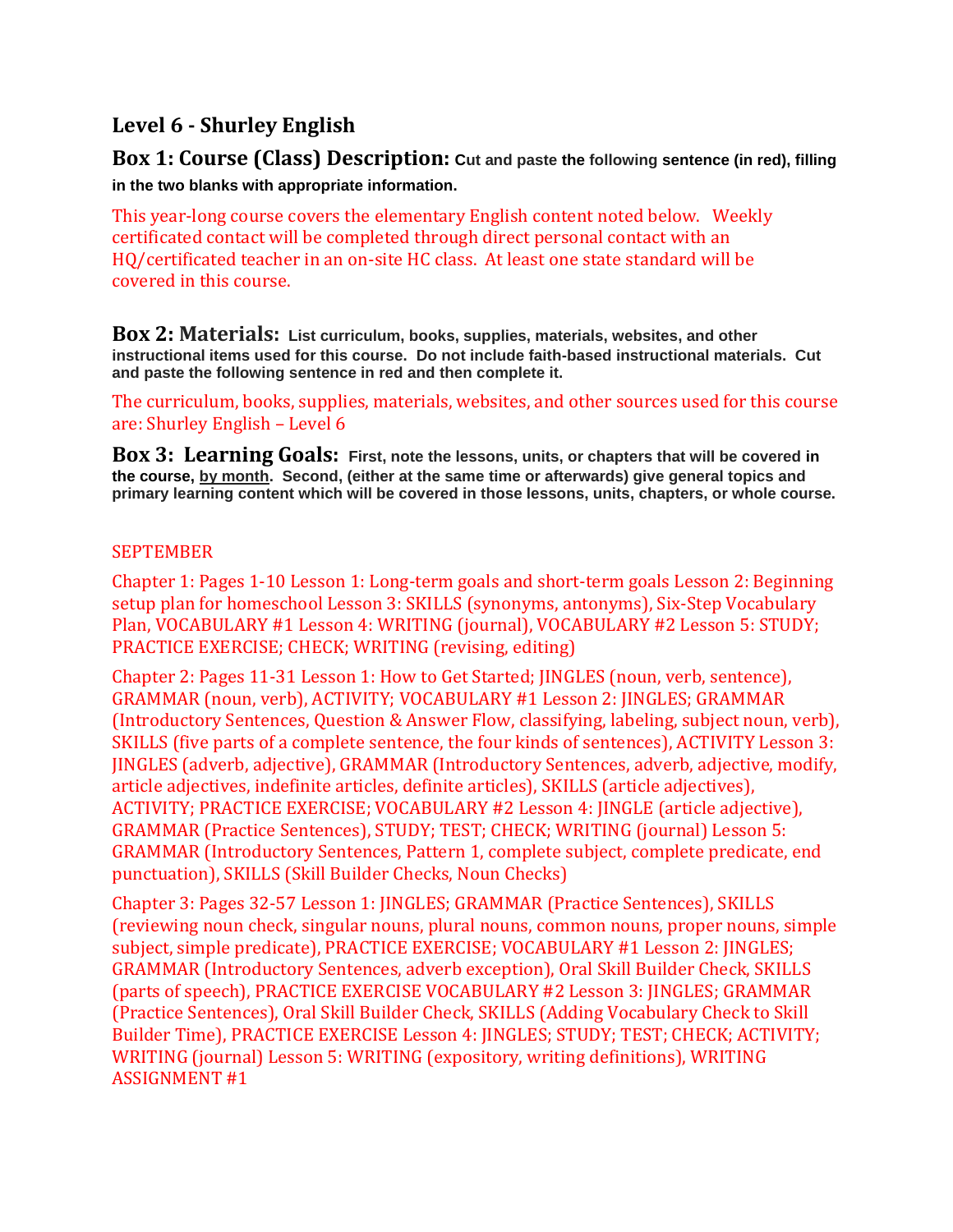#### **OCTOBER**

Chapter 4: Pages 58-78 Lesson 1: JINGLES; GRAMMAR (Introductory Sentences, natural or inverted word order, Oral Skill Builder Check, Practice and Improved Sentences), VOCABULARY #1 Lesson 2: JINGLES; GRAMMAR (Practice Sentences), Oral Skill Builder Check, Practice and Improved Sentence, VOCABULARY #2Lesson 3: JINGLES (preposition, object of the prep, preposition flow), GRAMMAR (Practice Sentences), SKILLS (subject/verb agreement), PRACTICE EXERCISE Lesson 4: JINGLES; STUDY; TEST; CHECK; ACTIVITY; WRITING (journal) Lesson 5: WRITING ASSIGNMENT #2

Chapter 5: Pages 79-96 Lesson 1: JINGLES; GRAMMAR (Introductory Sentences, preposition, object of the preposition, prepositional phrase), SKILLS (Adding the object of the preposition to the Noun Check and Parts of Speech), Oral Skill Builder Check, Adding preposition to the parts of speech, VOCABULARY #1 Lesson 2: JINGLES; GRAMMAR (Introductory Sentences, adding the prepositional phrase to inverted order) Practice and Improved Sentence with prepositional phrase, VOCABULARY #2 Lesson 3: JINGLES (pronoun, subject pronoun, possessive pronoun), GRAMMAR (Practice Sentences), PRACTICE EXERCISE; ACTIVITY Lesson 4: JINGLES; STUDY; TEST; CHECK and WRITING (journal) Lesson 5: WRITING (point of view, writing in first and third person), WRITING ASSIGNMENTS #3 and #4 BONUS OPTION

Chapter 6: Pages 97-114 Lesson 1: JINGLES; GRAMMAR (Practice Sentences), Oral Skill Builder Check, PRACTICE EXERCISE; VOCABULARY #1 Lesson 2: JINGLES; GRAMMAR (Introductory Sentences, pronoun, subject pronoun), Noun Check with pronouns, adding the pronoun to the parts of speech, ACTIVITY; VOCABULARY #2 Lesson 3: JINGLES; GRAMMAR (Introductory Sentences, possessive pronouns), Practice and Improved Sentences with pronouns, ACTIVITY Lesson 4: JINGLES; STUDY; TEST; CHECK; WRITING (journal) Lesson 5: WRITING (changing plural categories to singular points), WRITING ASSIGNMENTS #5 and #6

#### NOVEMBER

Chapter 7: Pages 115-131 Lesson 1: JINGLES; GRAMMAR (Introductory Sentences, possessive noun), Noun Check with possessive nouns, Oral Skill Builder Check, VOCABULARY #1 Lesson 2: JINGLES; GRAMMAR (Practice Sentences), Practice and Improved Sentence, ACTIVITY VOCABULARY #2 Lesson 3: JINGLES (object pronoun), GRAMMAR (Practice Sentences, object pronoun), PRACTICE EXERCISE; WRITING (journal), STUDY Lesson 4: JINGLES; STUDY; TEST; CHECK; WRITING (journal) Lesson 5: WRITING (standard and time-order forms), WRITING ASSIGNMENT #7

Chapter 8: Pages 132-150 Lesson 1: JINGLES (the 23 helping verbs of the mean, lean verb machine), GRAMMAR (Introductory Sentences, helping verb, not adverb, question verb), Oral Skill Builder Check, VOCABULARY #1 Lesson 2: JINGLES; GRAMMAR (Practice Sentences), Practice and Improved Sentence, PRACTICE EXERCISE; VOCABULARY #2 Lesson 3: JINGLES; GRAMMAR (Practice Sentences), Oral Skill Builder Check, adding an irregular verb chart to the Skill Builder Check, PRACTICE EXERCISE; ACTIVITY; STUDY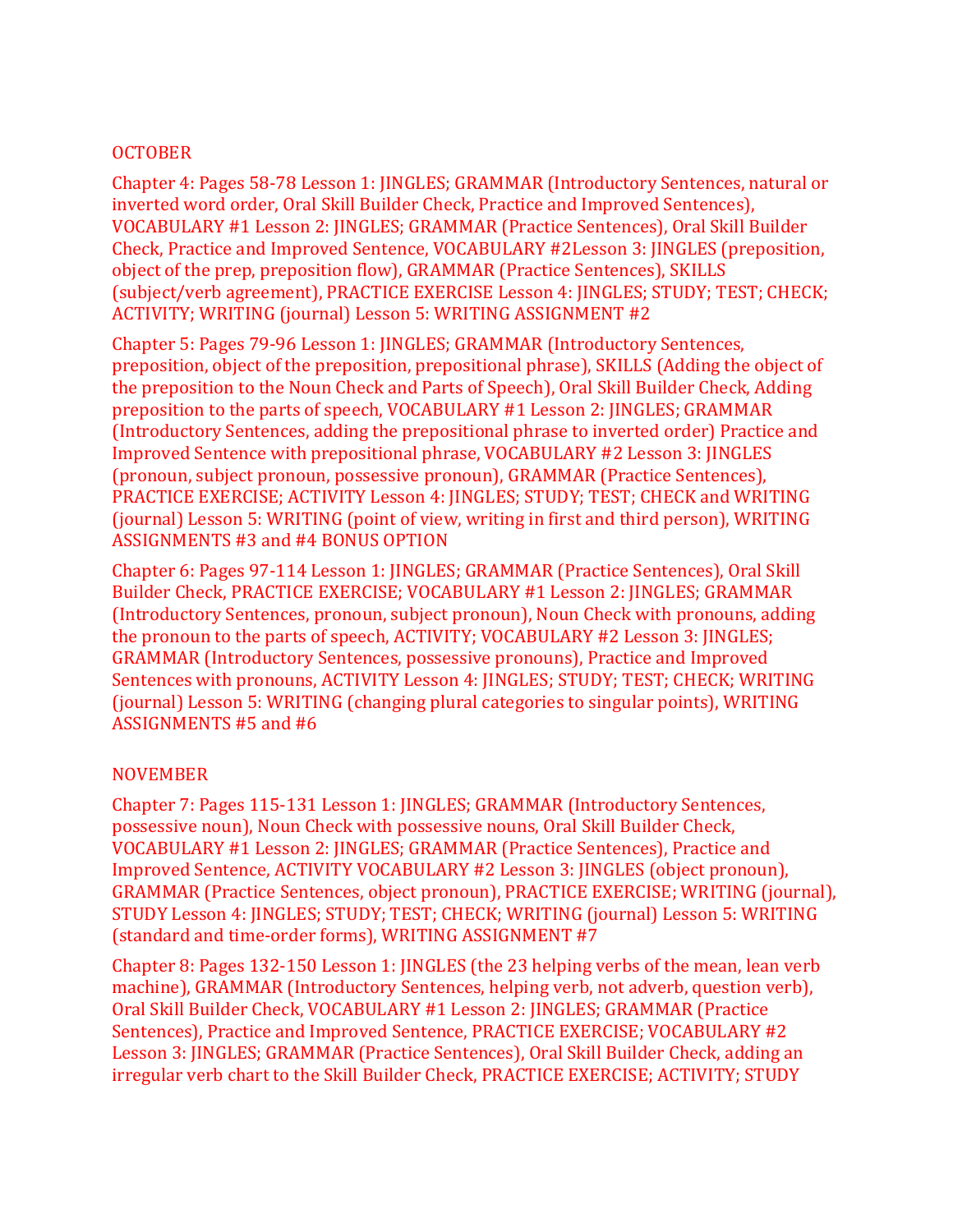Lesson 4: JINGLES; STUDY; TEST; CHECK; WRITING (journal) Lesson 5: WRITING (topic sentences), WRITING ASSIGNMENT #8; BONUS OPTION

Chapter 9: Pages 151-168 Lesson 1: JINGLES (the eight parts of speech), GRAMMAR (Introductory Sentences, conjunctions, compound parts, interjection), Oral Skill Builder Check, eight parts of speech, ACTIVITY; VOCABULARY #1 Lesson 2: JINGLES; GRAMMAR (Practice Sentences), Practice and Improved Sentence, PRACTICE EXERCISE; VOCABULARY #2 Lesson 3: JINGLES; GRAMMAR (Practice Sentences), SKILLS (homonyms), WRITING (journal), ACTIVITY Lesson 4: JINGLES; STUDY; TEST; CHECK; ACTIVITY (concluded), WRITING (journal) Lesson 5: WRITING (essay), WRITING ASSIGNMENTS #9 and #10

## DECEMBER

Chapter 10: Pages 169-190 Lesson 1: JINGLES; GRAMMAR (Practice Sentences), Oral Skill Builder Check, SKILLS (capitalization), ACTIVITY; VOCABULARY #1 Lesson 2: JINGLES; GRAMMAR (Practice Sentences), Practice and Improved Sentence, ACTIVITY; VOCABULARY #2 Lesson 3: JINGLES; GRAMMAR (Practice Sentences), SKILL (capitalization, punctuation), PRACTICE EXERCISE; WRITING (journal), STUDY Lesson 4: JINGLES; STUDY; TEST; CHECK; ACTIVITY (concluded), WRITING (journal) Lesson 5: WRITING (5-paragraph essay), WRITING ASSIGNMENT #11; BONUS OPTION

Chapter 11: Pages 191-206 Lesson 1: JINGLES; GRAMMAR (Practice Sentences), Oral Skill Builder Check, SKILLS (capitalization and punctuation of a friendly letter using rule numbers), PRACTICE EXERCISE; VOCABULARY #1 Lesson 2: JINGLES; GRAMMAR (Practice Sentences), Independent Pattern 1 Sentence, SKILLS (capitalization and punctuation of a friendly letter using corrections), PRACTICE EXERCISE; VOCABULARY #2 Lesson 3: JINGLES; GRAMMAR (Practice Sentences), STUDY; TEST A; CHECK; WRITING (journal) Lesson 4: TEST B; CHECK; ACTIVITY Lesson 5: WRITING (persuasive essay), WRITING ASSIGNMENT #12

Chapter 12: Pages 207-226 Lesson 1: JINGLES (the direct object), GRAMMAR (Introductory Sentences, direct objects, transitive verbs), adding direct objects to the Noun Check, Oral Skill Builder Check, WRITING (journal), VOCABULARY #1; ACTIVITYLesson 2: JINGLES; GRAMMAR (Practice Sentences), Pattern 2 Practice Sentences, VOCABULARY #2; ACTIVITY Lesson 3: JINGLES; GRAMMAR (Practice Sentence), SKILLS (Editing Checklist), PRACTICE EXERCISE; WRITING (journal) Lesson 4: JINGLES; STUDY; TEST; CHECK; WRITING (journal) Lesson 5: WRITING ASSIGNMENT #14 and #15

## **JANUARY**

Chapter 13: Pages 227-244 Lesson 1: JINGLES; GRAMMAR (Practice Sentences), Oral Skill Builder Check, SKILLS (identify complete sentences and sentence fragments, correcting sentence fragments), PRACTICE EXERCISE; WRITING (journal), VOCABULARY #1 Lesson 2: JINGLES; GRAMMAR (Practice Sentences), Pattern 2 Sentence, SKILLS (simple sentence with compound parts, run-on sentence), PRACTICE EXERCISE; VOCABULARY #2 Lesson 3: JINGLES; GRAMMAR (Practice Sentences), SKILLS (compound sentence, comma splice, review run-on sentence), PRACTICE EXERCISE Lesson 4: JINGLES; STUDY; TEST; CHECK; ACTIVITY; WRITING (journal) Lesson 5: WRITING ASSIGNMENTS #16 and #17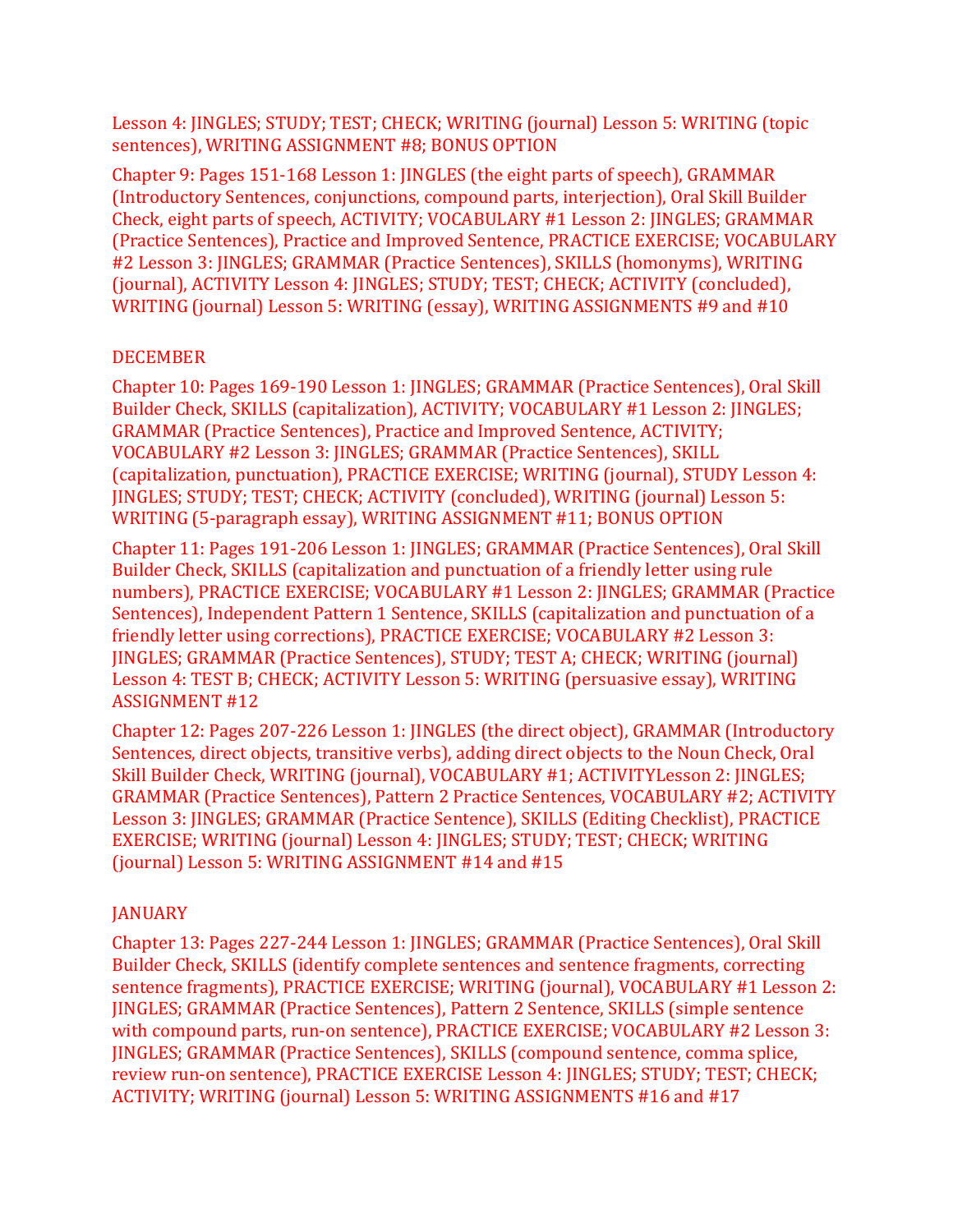Chapter 14: Pages 245-259 Lesson 1: JINGLES; GRAMMAR (Practice Sentences), Oral Skill Builder Check, SKILLS (complex sentences, subordinate conjunctions), PRACTICE EXERCISE; WRITING (journal), VOCABULARY #1 Lesson 2: JINGLES; GRAMMAR (Practice Sentences), Pattern 2 Sentence, PRACTICE EXERCISE; VOCABULARY #2 Lesson 3: JINGLES; GRAMMAR (Practice Sentences), PRACTICE EXERCISE Lesson 4: JINGLES; STUDY; TEST; CHECK; ACTIVITY; WRITING (journal) Lesson 5: WRITING ASSIGNMENTS #18 and #19

# FEBRUARY

Chapter 15: Pages 260-271 Lesson 1: JINGLES; GRAMMAR (Practice Sentences), Oral Skill Builder Check, SKILLS (possessive nouns), PRACTICE EXERCISE; Writing (journal), VOCABULARY #1 Lesson 2: JINGLES; GRAMMAR (Practice Sentences), Pattern 2 Sentence, PRACTICE EXERCISE Lesson 3: JINGLES; GRAMMAR (Practice Sentences), PRACTICE EXERCISE; VOCABULARY #2 Lesson 4: JINGLES; STUDY; TEST; CHECK; ACTIVITY; WRITING (journal) Lesson 5: WRITING ASSIGNMENTS #20 and #21

Chapter 16: Pages 272-287 Lesson 1: JINGLE (the indirect object), GRAMMAR (Introductory Sentences, indirect objects), adding the indirect object to the Noun Check, Oral Skill Builder Check, WRITING (journal), VOCABULARY #1; ACTIVITY Lesson 2: JINGLES; GRAMMAR (Practice Sentences), Oral Skill Builder Check, Pattern 3 Practice Sentences, VOCABULARY #2; PRACTICE EXERCISE Lesson 3: JINGLES; GRAMMAR (Practice Sentences), SKILLS (pronoun cases), PRACTICE EXERICISE; WRITING (journal), STUDY Lesson 4: JINGLES; STUDY; TEST; CHECK; WRITING (journal) Lesson 5: WRITING ASSIGNMENTS #22 and #23

Chapter 17: Pages 288-306 Lesson 1: JINGLES; GRAMMAR (Practice Sentences), Oral Skill Builder Check, SKILLS (beginning quotes, ending quotes), PRACTICE EXERCISE; WRITING (journal), VOCABULARY #1 Lesson 2: JINGLES; GRAMMAR (Practice Sentences), Pattern 3 Practice Sentence, SKILLS (split quotes, other quotation rules), PRACTICE EXERCISE; VOCABULARY #2 Lesson 3: JINGLES; GRAMMAR (Practice Sentences), PRACTICE EXERCISE; STUDY Lesson 4: JINGLES; STUDY; TEST; CHECK; ACTIVITY; WRITING (journal) Lesson 5: WRITING (narrative, writing with dialogue and without dialogue), WRITING ASSIGNMENTS #24 and #25

# MARCH

Chapter 18: Pages 307-323 Lesson 1: JINGLES; GRAMMAR (Practice Sentences), Oral Skill Builder Check, SKILLS (regular and irregular verbs, simple verb tenses, tenses of helping verbs), PRACTICE EXERCISE Lesson 2: JINGLES; GRAMMAR (Practice Sentences), Pattern 3 Practice Sentence, SKILLS (principal parts of verbs), PRACTICE; EXERCISE; WRITING (journal), VOCABULARY #1 and #2; Lesson 3: JINGLES; GRAMMAR (Practice Sentences), SKILLS (changing verbs to different tenses in a paragraph), PRACTICE; EXERCISE; STUDY Lesson 4: JINGLES; STUDY; TEST; CHECK; WRITING (journal) Lesson 5: WRITING ASSIGNMENTS #26 and #27; BONUS OPTION

Chapter 19: Pages 324-339 Lesson 1: JINGLES (predicate noun), GRAMMAR (Introductory Sentences, predicate nouns, linking verbs), adding the predicate noun to the Noun Check, Oral Skill Builder Check, WRITING (journal), VOCABULARY #1 Lesson 2: JINGLES; GRAMMAR (Practice Sentences), Oral Skill Builder Check, Pattern 4 Practice sentences,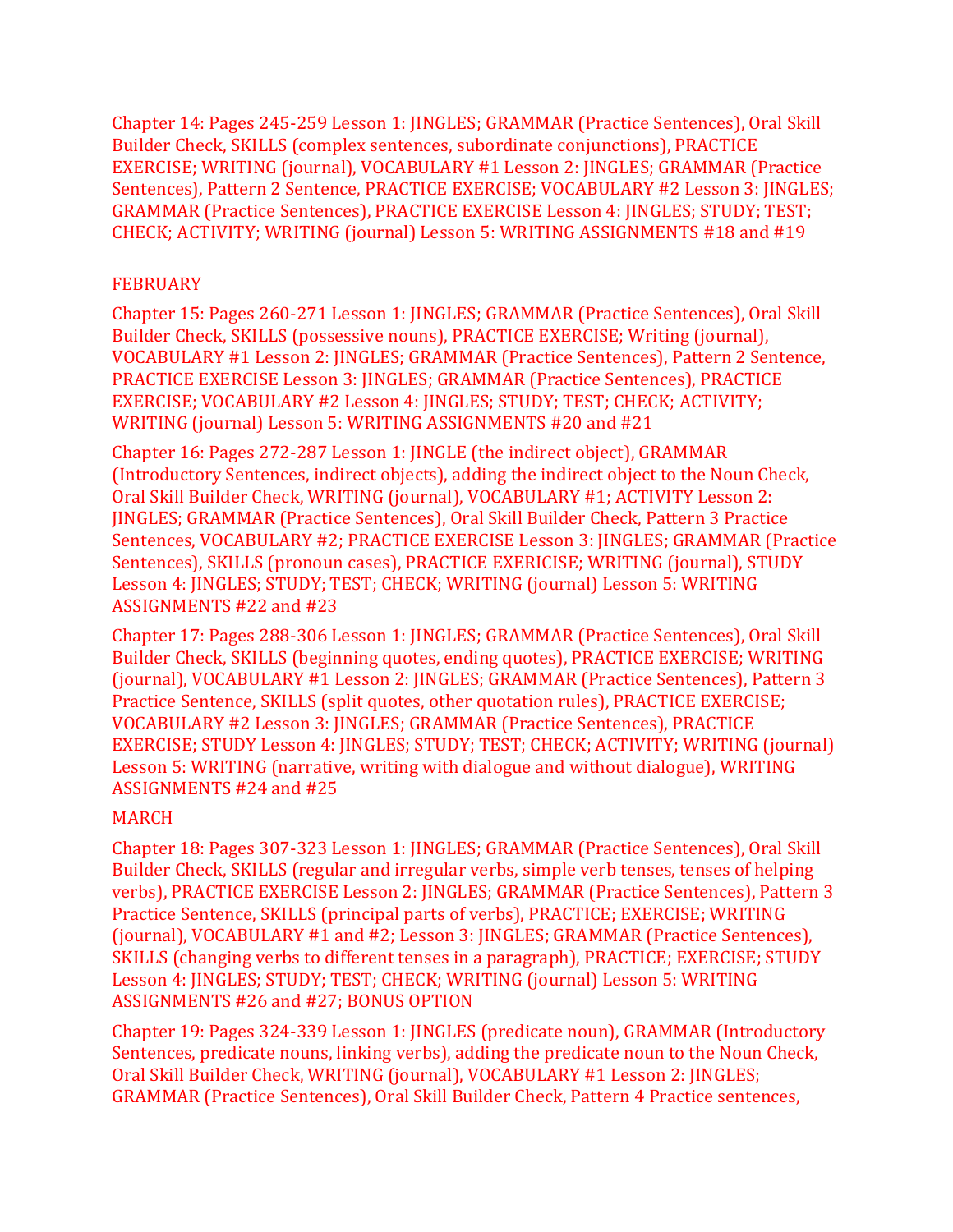ACTIVITY; VOCABULARY #2 Lesson 3: JINGLES; GRAMMAR (Practice Sentences), SKILLS (contractions), PRACTICE EXERCISE; ACTIVITY; PRACTICE ; EXERCISE Lesson 4: JINGLES; STUDY; TEST; CHECK; WRITING (journal) Lesson 5: WRITING ASSIGNMENTS #28 and #29; BONUS OPTION

Chapter 20: Pages 340-357 Lesson 1: JINGLES; GRAMMAR (Practice Sentences), Oral Skill Builder Check, SKILLS (degrees of adjectives), PRACTICE; EXERCISE; WRITING (journal), VOCABULARY #1 Lesson 2: JINGLES; GRAMMAR (Practice Sentences), Pattern 4 Practice Sentence, SKILLS (double negatives), PRACTICE; EXERCISE; WRITING (journal), VOCABULARY #2; ACTIVITY Lesson 3: JINGLES; GRAMMAR (Practice Sentences), PRACTICE EXERCISE; STUDY Lesson 4: JINGLES; STUDY; TEST; CHECK; ACTIVITY; WRITING (journal) Lesson 5: WRITING (descriptive), WRITING ASSIGNMENTS #30 and #31; BONUS OPTION

### APRIL

Chapter 21: Pages 358-372 Lesson 1: JINGLES; GRAMMAR (Practice Sentences), Oral Skill Builder Check, SKILLS (personal pronouns and their antecedents, indefinite pronouns), PRACTICE EXERCISE; WRITING (journal), VOCABULARY #1 Lesson 2: JINGLES; GRAMMAR (Practice Sentences), Pattern 4 Practice Sentence, PRACTICE EXERCISE; WRITING (journal), VOCABULARY #2 Lesson 3: JINGLES; GRAMMAR (Practice Sentences), PRACTICE EXERCISE Lesson 4: JINGLES; STUDY; TEST; CHECK; ACTIVITY; WRITING (journal) Lesson 5: WRITING ASSIGNMENTS #32 and #33; BONUS OPTION

Chapter 22: Pages 373-387 Lesson 1: JINGLE (predicate adjective), GRAMMAR (Introductory Sentences, predicate adjectives), Writing (journal), VOCABULARY #1; ACTIVITY Lesson 2: JINGLES; GRAMMAR (Practice Sentences), Oral Skill Builder Check, Pattern 5 Practice Sentences, VOCABULARY #2; PRACTICE EXERCISE Lesson 3: JINGLES; GRAMMAR (Practice Sentences), SKILLS (forming plurals of nouns with different endings), PRACTICE; EXERCISE; WRITING (journal), STUDY Lesson 4: JINGLES; STUDY; TEST; CHECK; WRITING (journal) Lesson 5: WRITING ASSIGNMENTS #34 and #35; BONUS OPTION

Chapter 23: Pages 388-399 Lesson 1: JINGLES GRAMMAR (Practice Sentences), SKILLS (parts of a friendly letter, parts of an envelope), PRACTICE; EXERCISE; WRITING (journal), VOCABULARY #1 Lesson 2: JINGLES; GRAMMAR (Practice Sentences), Pattern 5 Practice Sentences, PRACTICE EXERCISE WRITING (journal), VOCABULARY #2 Lesson 3: JINGLES; GRAMMAR (Practice Sentences), PRACTICE EXERCISE; STUDY Lesson 4: JINGLES; STUDY; TEST; ACTIVITY (concluded), and WRITING (journal) Lesson 5: WRITING ASSIGNMENTS #36 and #37; BONUS OPTION

Chapter 24: Pages 400-412 Lesson 1: JINGLES; GRAMMAR (Practice Sentences), Oral Skill Builder Check, SKILLS (parts of a business letter, parts of a business envelope), PRACTICE EXERCISE; WRITING (journal), VOCABULARY #1 Lesson 2: JINGLES; GRAMMAR (Practice Sentences), Pattern 5 Practice Sentence, PRACTICE EXERCISE; VOCABULARY #2 Lesson 3: JINGLES; GRAMMAR (Practice Sentences), PRACTICE EXERCISE; STUDY Lesson 4: JINGLES; STUDY; TEST; CHECK; ACTIVITY; WRITING (journal) Lesson 5: WRITING ASSIGNMENTS #38 and #39; BONUS OPTION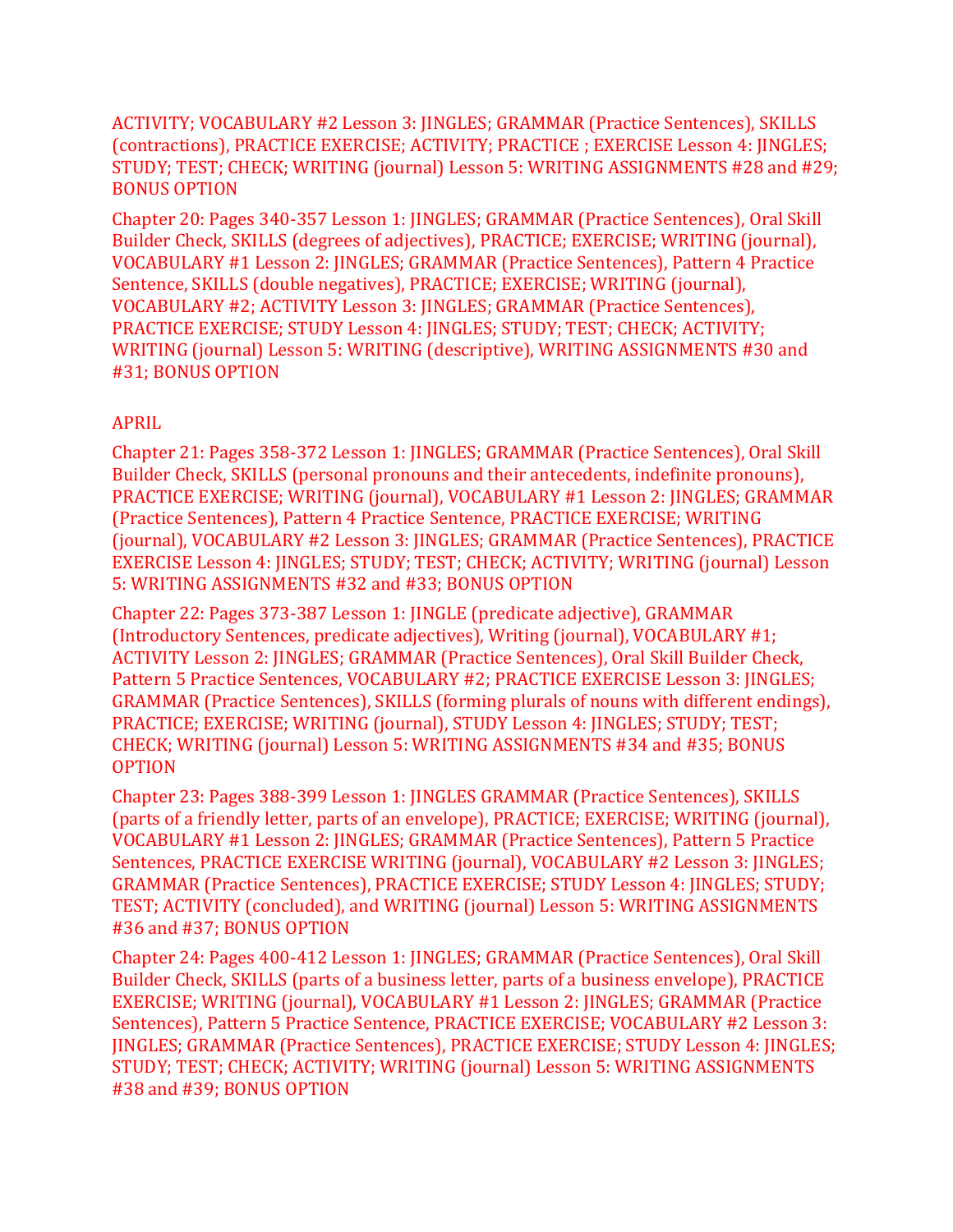#### MAY

Chapter 25: Pages 413-426 Lesson 1: JINGLES; GRAMMAR (Introductory Sentences, Mixed Patterns), Oral Skill Builder Check, SKILLS (thank-you notes), PRACTICE EXERCISE; WRITING (journal), VOCABULARY #1 Lesson 2: JINGLES; GRAMMAR (Practice Sentences), SKILLS (invitations), PRACTICE EXERCISE; WRITING (journal), VOCABULARY #2 Lesson 3: JINGLES; GRAMMAR (Practice Sentences), PRACTICE EXERCISE Lesson 4: JINGLES; STUDY; TEST; ACTIVITY (continued), WRITING (journal) Lesson 5: WRITING ASSIGNMENTS #40 and #41; BONUS OPTION

Chapter 26: Pages 427-436 Lesson 1: JINGLES; GRAMMAR (Practice Sentences), VOCABULARY #1 Lesson 2: JINGLES; GRAMMAR (Independent Sentences), SKILLS (parts of a book), PRACTICE EXERCISE WRITING (journal), VOCABULARY #2 Lesson 3: JINGLES; GRAMMAR (Independent Sentences), PRACTICE EXERCISE STUDY Lesson 4: JINGLES; STUDY; TEST; CHECK; ACTIVITY (continued), WRITING (journal) Lesson 5: WRITING ASSIGNMENTS #42 and #43; BONUS OPTION

Chapter 27: Pages 437-449 Lesson 1: JINGLES; GRAMMAR (Independent Sentences), SKILLS (main parts of the library), PRACTICE EXERCISE Lesson 2: SKILLS (index), PRACTICE EXERCISE; WRITING (journal), VOCABULARY #1 Lesson 3: SKILLS (table of contents), PRACTICE EXERCISE; VOCABULARY #2; STUDY Lesson 4: JINGLES; STUDY; TEST; CHECK; ACTIVITY (concluded), WRITING (journal) Lesson 5: WRITING ASSIGNMENTS #44 and #45; BONUS OPTION

Chapter 28: Pages 450-459 Lesson 1: SKILLS (outlining), VOCABULARY #1; PRACTICE EXERCISE Lesson 2: PRACTICE EXERCISE; WRITING (journal), VOCABULARY #2 Lesson 3: PRACTICE EXERCISE; STUDY Lesson 4: JINGLES; STUDY; TEST; CHECK; WRITING (journal) Lesson 5: WRITING ASSIGNMENTS #46 and #47; June - BONUS OPTION

Chapter 29: Pages 460-473 Lesson 1: RESEARCH REPORT (write a report, 13 steps for researching a topic and writing a report, select a narrowed topic, make a topic outline guide, select sources by skimming, make a bibliography card for each source selected, take notes, organize note cards), WRITING ASSIGNMENT #48 (continued) Lesson 2: RESEARCH REPORT (outline), WRITING ASSIGNMENT #48 (continued) Lesson 3: RESEARCH REPORT (write and edit a rough draft), WRITING ASSIGNMENT #48 (continued) Lesson 4: RESEARCH REPORT (write the final outline, write a final report, put the final report and all research papers in correct order, hand in final report and all related papers), WRITING ASSIGNMENT #48 Lesson 5: RESEARCH REPORT (check and discuss Writing Assignment #48) JUNE Chapter 30: Pages 474-476 Lesson 1: RESEARCH REPORT (Writing Assignment #49) Lesson 2: RESEARCH REPORT (Writing Assignment #49, continued) Lesson 3: RESEARCH REPORT (Writing Assignment #49, continued) Lesson 4: RESEARCH REPORT (Writing Assignment #49, continued) Lesson 5: RESEARCH REPORT (Writing Assignment #49, continued

Chapter 31: Pages 477-478 Lesson 1: RESEARCH REPORT (Writing Assignment #49, continued) Lesson 2: RESEARCH REPORT (Writing Assignment #49, continued) Lesson 3: RESEARCH REPORT (Writing Assignment #49, continued) Lesson 4: RESEARCH REPORT